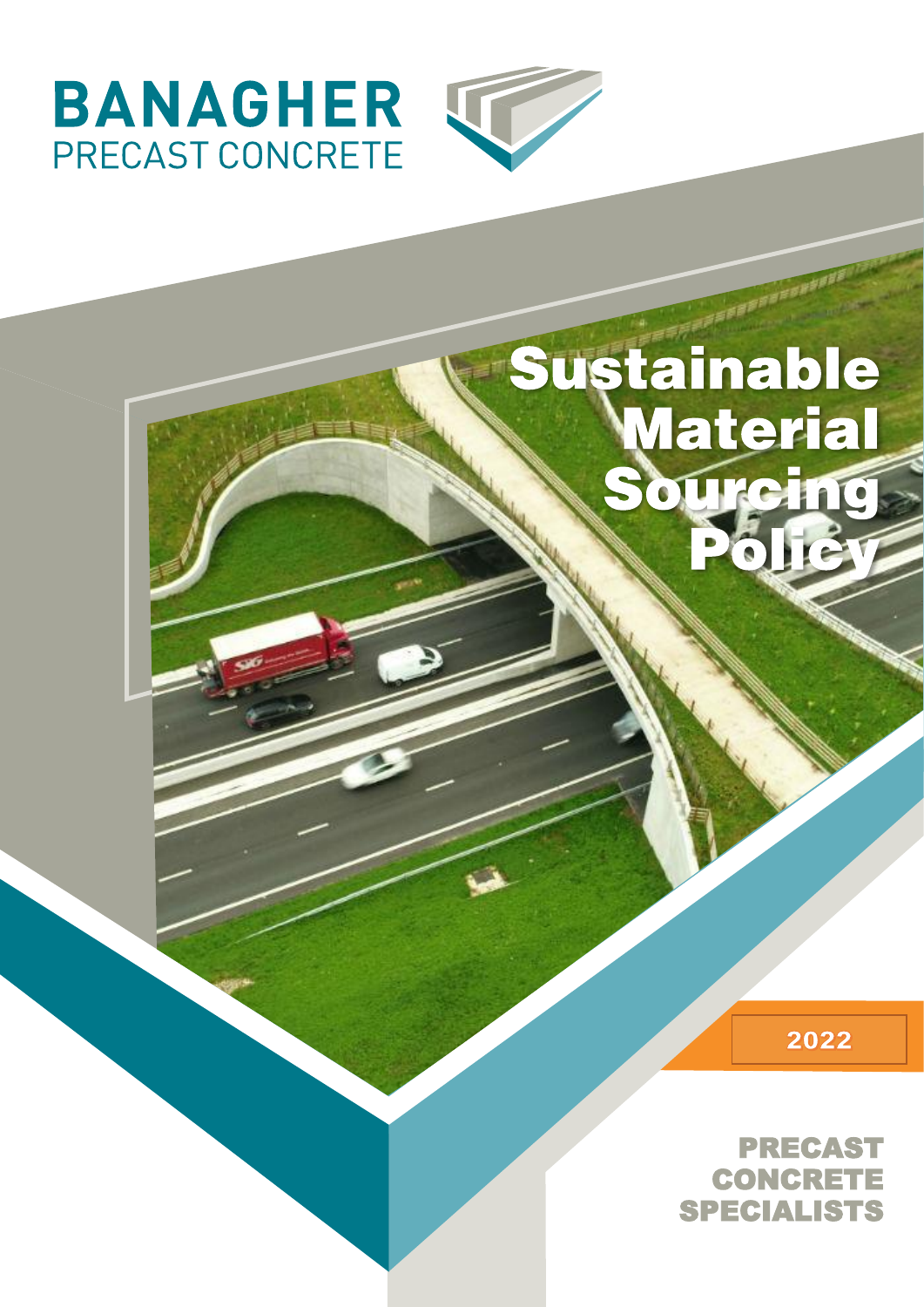



## **Sustainable Material Sourcing Policy**

Banagher Precast Concrete complies with the Environmental standard ISO 14001, and has received certification of this by the National Standards Authority of Ireland (NSAI). All projects carried out comply with the provisions and standards of this certification.

The primary components used for the manufacture of prestressed bridge beams and precast concrete are aggregates, cement, water, steel and timber. We assess our suppliers and their products based on a number of criteria including but not limited to quality, certification, value, capacity, sustainability, modern slavery and their company policies. Banagher Precast Concrete has been in operation since 1949 and we have long-standing & highly collaborative relationships with our suppliers.

Our cement powder providers all comply with the EU Eco-Management and Audit Scheme (EMAS), are BRE Environmental and Sustainability Standard BES 6001 certified, BS EN ISO 14001 and ISO 9001 certified.

Our timber providers are FSC certified and PEFC certified and our reinforcing steel providers are UKAS CARES certified. The sand, gravel and stone aggregate materials used in our precast products are sourced from our own quarry which therefore complies with our standards ISO 14001 and ISO 9001.

Banagher Precast Concrete are also members of the Supply Chain Sustainability School, the Irish Concrete Federation and British Precast (Sustainability Charter).

Banagher Precast Concrete only source certified and sustainable materials for all products manufactured in its plant and where feasible constituents are locally sourced.

- $\triangleright$  Achieve a high standard of environmental performance through our Environmental Management System.
- ➢ Sand, gravel and stone aggregate materials used in our precast products are sourced from our own quarry in Co Offaly. This quarry therefore complies with the standard ISO 14001. Our quarry is also just 5 km from our manufacturing site reducing transport requirements. In our UK plant all raw materials are sourced locally.
- ➢ Irish Cement & Blue Circle Cement (UK), our cement powder and GGBS (Ground Granulated Blast-furnace Slag – recycled material) providers, comply with the BRE Environmental and Sustainability Standard BES 6001.

Our suppliers Irish Cement & Blue Circle UK, through their parent company CRH Plc, are also founding members of the Cement Sustainability Initiative (CSI) of the Global Cement and Concrete Association. CSI is a voluntary initiative by the leading cement producers globally to promote greater sustainability within the cement sector (https://gccassociation.org/). By using these suppliers Banagher Precast Concrete and our Clients can be assured that our cement providers are at the cutting edge of sustainability and are committed to producing carbon neutral concrete by 2050.